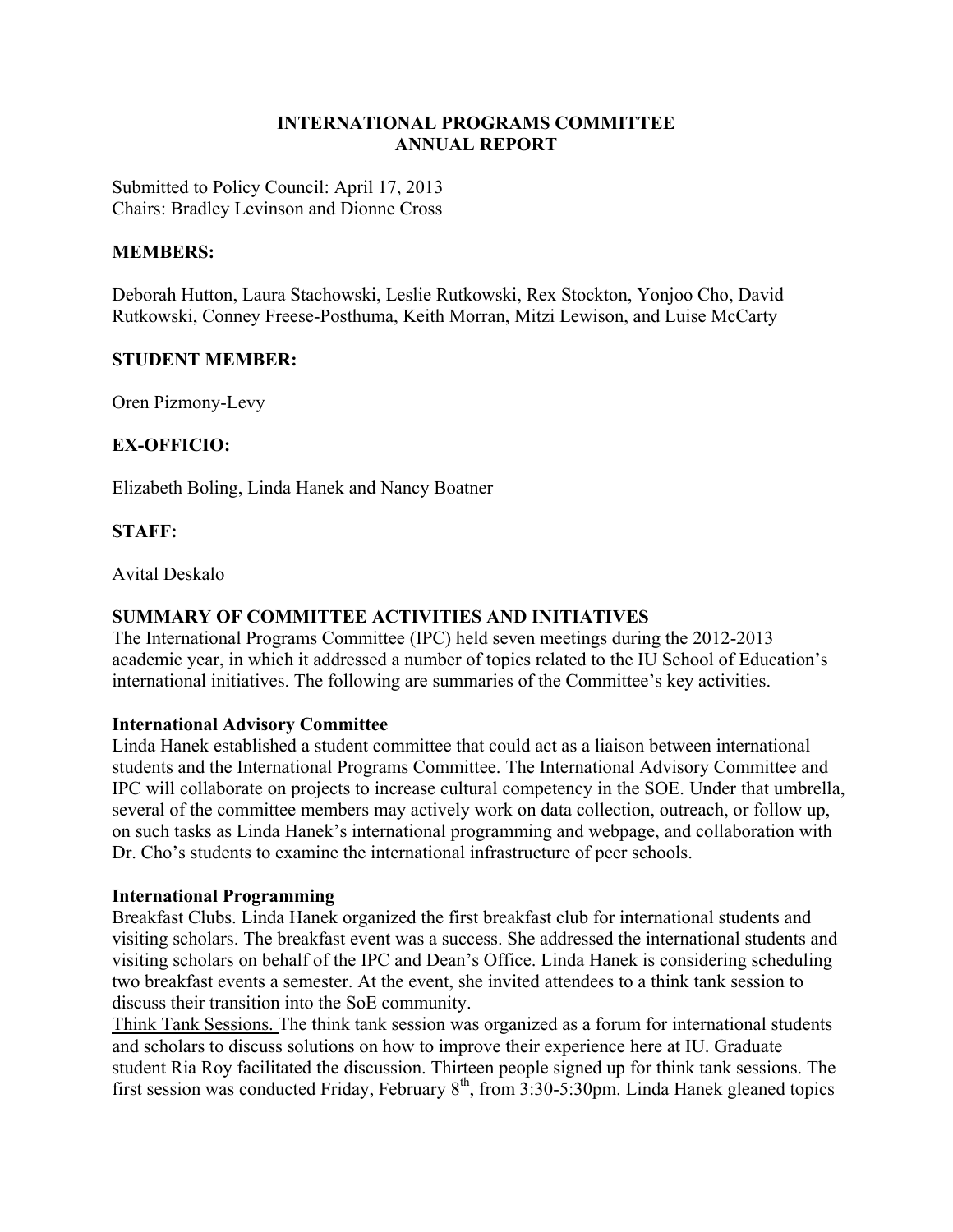from the SoE and Campus International Barometer surveys along with the needs analysis provided by IST students this fall. The IPC awaits a summary and documentation from Ria Roy.

#### **International Education Week**

The first annual International Education Week celebration in the SoE, a joint initiative of the Office of the Dean and the IPC, took place on Wednesday, November  $13<sup>th</sup>$  during the week of November  $12$ -16<sup>th</sup>. The greater campus has celebrated this event for several years, but there were no special events held in the SOE in which faculty and students could participate. The event was well attended by approximately 150 students, staff, and faculty. In order to further develop this event, a planning committee is being established by Linda, which will include IPC members and other faculty. Presently, Serafin Colonel- Molina, Donna Adomat, Beth Samuelson, and Carmen Medina are interested. A first meeting is scheduled for Thursday, April 18<sup>th</sup>. Dionne Cross and Mitzi Lewison will attend planning meetings as often as their schedules allow. All IPC members are invited to assist. The goal is to plan well in advance so additional events can be included beyond the photo show, and international foods that were offered this year. (We had included a literacy component, but didn't have enough submissions to hold that event. With advanced planning this piece will likely develop well for 2013).

For next year, the Committee brainstormed several suggestions. Linda Hanek suggested that using a caterer next year would help. Also, we should add elements that are student-driven, such as reaching out to international student groups. Professors may also include information in their syllabi about International Education Week and thus tie information about events into the curriculum. Also, Elizabeth Boling indicated that in the past students would give personal invitations to teachers to come to events during this week. Marketing will take place in a more timely manner since we know that we are actually having celebratory events in the school this fall, and will have working and planning committees. This past year, the slideshow was made available via Youtube for those who couldn't attend.

#### **Visiting Scholars**

Exit Interviews. An exit interview is another tool used to help increase cultural competency within the SOE. Linda Hanek expressed the importance of doing the exit interviews for security purposes and to gain feedback from the scholars. She indicated that one of the questions – "What could your department do to improve your stay?" – has yielded several important responses from the scholars, which gives the IPC an opportunity to take action. The answers from the interviews thus far have focused on departmental orientations and getting involved in research teams. Visiting Scholars Website. The visiting scholars page is in process of development. Due to issues with keeping up with the scholars' names on the webpage, Linda Hanek suggested to instead include information about visiting scholar programming, breakfast clubs, receptions, and general opportunities and responsibilities for scholars, such as speaking to different classes. This course of action will make the webpage more welcoming and personal without having to list specific names. Linda Hanek will also include photos from the visiting scholar events. Visiting Scholars' Reception. The IPC and the Dean's Office have collaborated to organize a biannual reception for visiting scholars. The fall reception took place during International Education Week and the spring reception took place during the first week of April. The chairpersons of the IPC presented a welcoming introduction. Then, if the hosts came, the chairs introduced the host, and the host presented the visiting scholars with certificates.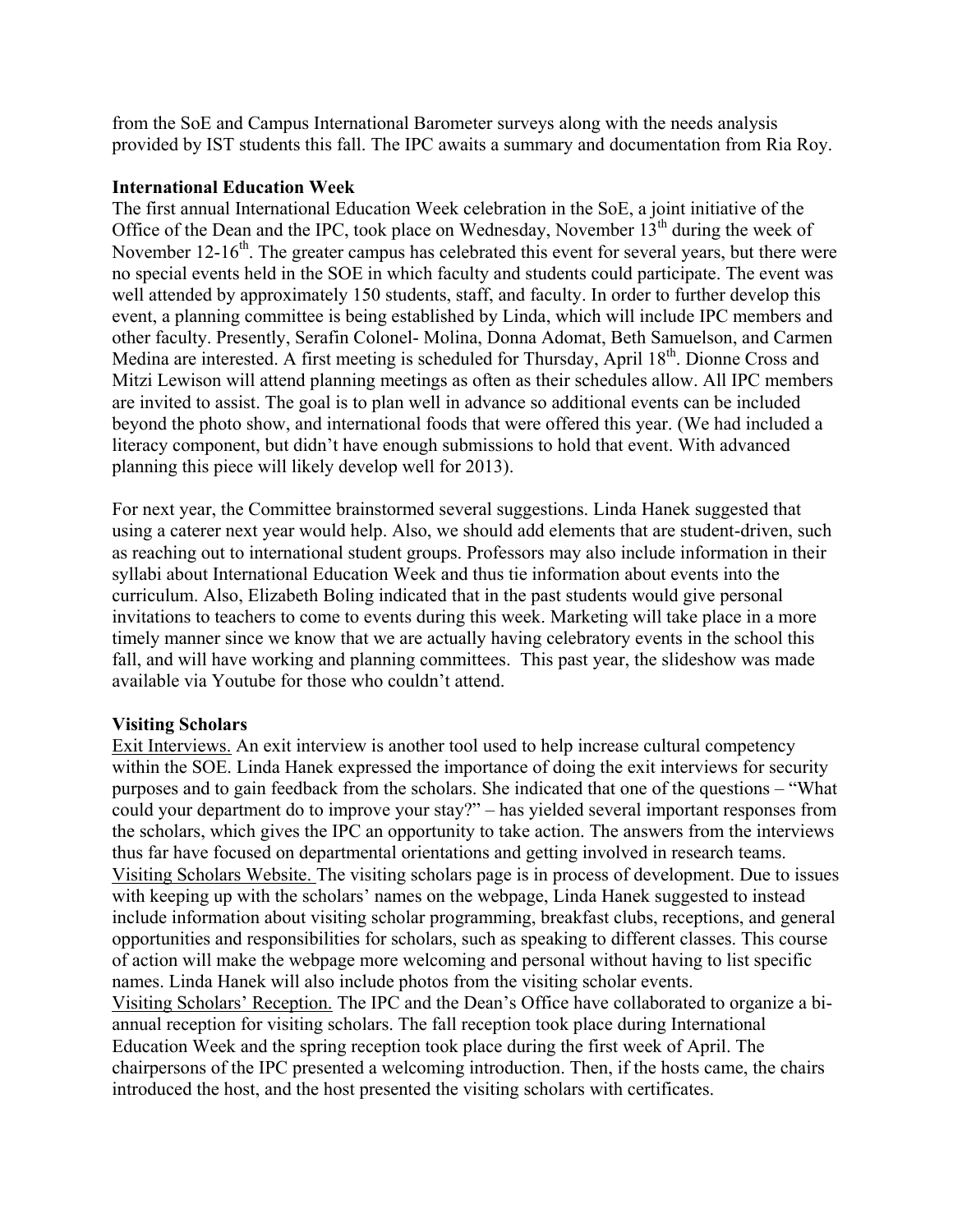## **Collaboration between the Goodwill Ambassadors (GWA) Program and the School of Education Graduate Student Association (SOEGSA)**

The GWA program was revived this year. Dan Dethrow, president of the SOEGSA, attended the IPC meeting to provide input on the Goodwill Ambassadors selection process. First, he indicated the need to be explicit about expectations for GWA volunteers. Since there is a fall orientation for international graduate students and some students will arrive during the summer, it would be important to ask volunteers to agree to a summer commitment; perhaps just e-mail and phone communication between GWA and students would suffice. The GWA volunteers would commit to a year of service. The distinction between mentor and ambassador should be established. GWA volunteers should know that their positions are not life-long commitments. Other expectations would address what information to provide to international students, such as resources to help them adjust to IU and Bloomington. Also, if students ask about advising questions, the GWAs can help direct their questions to faculty and departments. GWAs were recruited via departments by the SOEGSA during early spring. The SOEGSA communicated with Linda Hanek of the Dean's Office for approval on marketing and summary materials.

It was important to provide a GWA orientation this spring since the GWAs would be activated this summer. Linda Hanek conducted the orientation on Friday, March 29<sup>th</sup>. All GWAs attended as did Dan Dethrow. Linda provided information such as OIS links (for inquiries into areas that GWAs should not speak to, like visas or health insurance) and used the SoE website to show GWAs how to update their online profile, and where key departmental information is on line, etc. Plans are in place for sharing any information that might be helpful – that may come of the think tank sessions' summary once the IPC reviews and approves it. A Panera lunch was provided via the Office of the Dean to attendees. Linda Hanek will provide guidance to GWAs over the course of their commitment, inclusive of any IPC developed/approved media. GWAs will also be invited to attend the fall graduate student orientation (hosted by the SOEGSA) -- as many international grad students also attend this.

#### **Orientation of International AIs**

Linda Hanek had a meeting with Instructional Consulting (IC) staff toward utilizing their webinar presentation, "Teaching American Students" in various ways with international AIs. The presentation will be kept available and advertised to International AIs, but there will also be a personal interactive session with them in the fall once everyone has had a week or two of teaching. It will be a brunch on a Friday; IC staff will attend and mingle with the group for more personal support and sharing. According to Elizabeth Boling, Adam Maltese is doing professional development for AIs. She said suicide prevention and a discussion of CPR are now being added to the orientation.

# **Monitoring Developments Bearing on IPC Activities**

Especially during the fall semester, the IPC took time during its meetings to discuss the search for a new Director for the Center for Social Studies and International Education (CSSIE) and to provide input to members of the search committee. Members of IPC were encouraged to take part in candidates' visits, and a successful search was announced in March with the hiring of Dr. Patricia Kubow. The IPC also took time during its meetings for updates from Bradley Levinson,